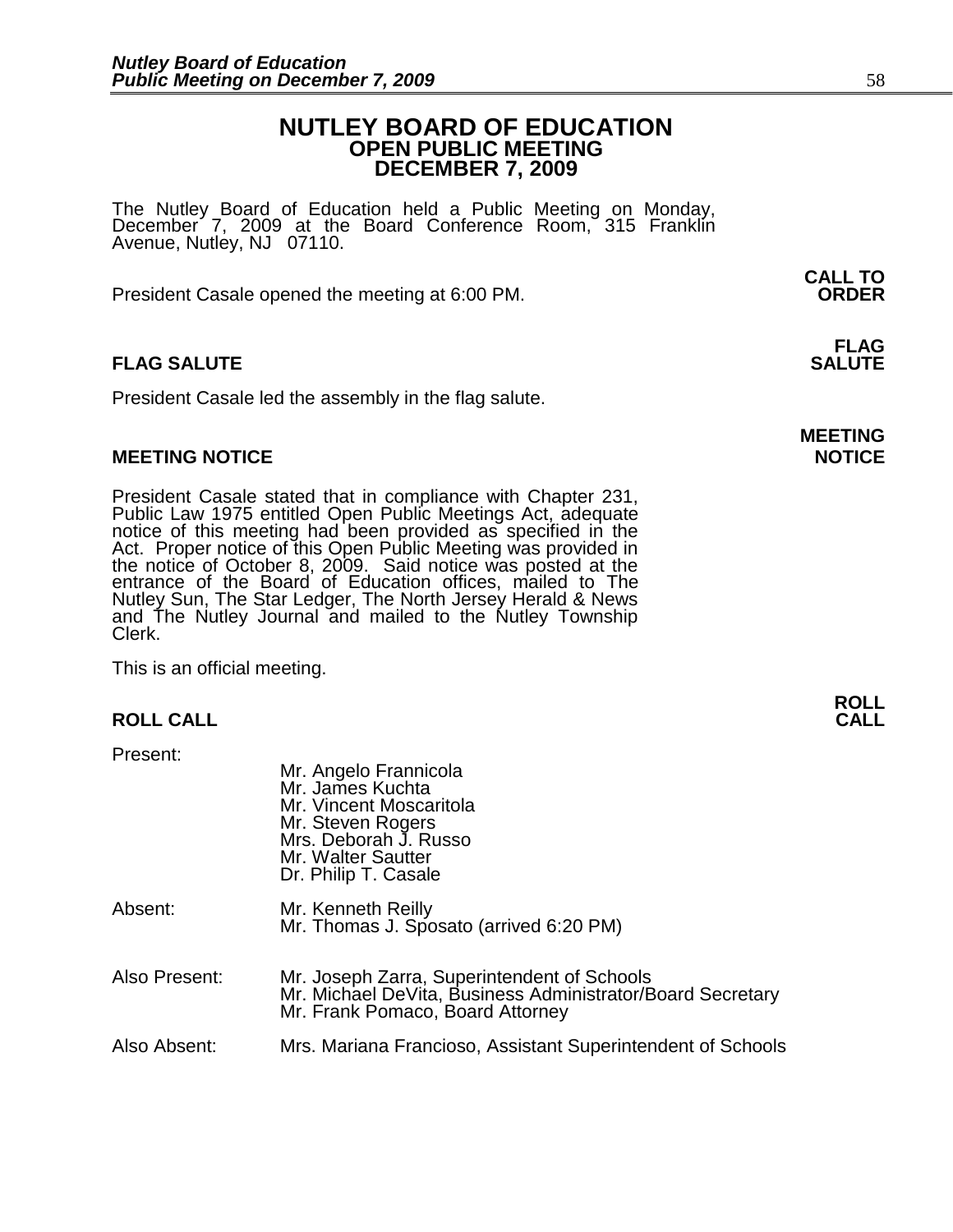# **MOTION TO ADJOURN TO EXECUTIVE SESSION**

At 6:05 PM Trustee Rogers moved and Trustee Russo seconded the following resolution:

WHEREAS, the Board of Education will be discussing matters exempt from public discussion pursuant to N.J.S.A. 10:4-12,

NOW, THEREFORE, BE IT RESOLVED that the Board of Education recess to Closed Executive Session at this time to discuss the following:

> Construction Legal Issues Personnel Student Matter

BE IT FURTHER RESOLVED that the results of the discussions will be made public by inclusion on the agenda of a subsequent meeting of the Board of Education or when the reasons for discussing such matters in closed session no longer exist.

The motion was approved by voice vote.

# **RECONVENE MEETING RECONVENE**

At 8:05 PM Trustee Kuchta moved, Trustee Sposato seconded, and the Board unanimously approved by voice vote a motion to reconvene the public meeting.

The meeting reconvened in the JHWMS Choir Room located at 325 Franklin Avenue, Nutley, NJ.

## **ROLL CALL CALL**

| Present: | Mr. Angelo Frannicola<br>Mr. James Kuchta<br>Mr. Vincent Moscaritola<br>Mr. Steven Rogers<br>Mrs. Deborah J. Russo<br>Mr. Walter Sautter<br>Mr. Thomas J. Sposato<br>Dr. Philip T. Casale |
|----------|-------------------------------------------------------------------------------------------------------------------------------------------------------------------------------------------|
| Absent:  | Mr. Kenneth Reilly                                                                                                                                                                        |

Also Present: Mr. Joseph Zarra, Superintendent of Schools Mr. Michael DeVita, Business Administrator/Board Secretary Mr. Frank Pomaco, Board Attorney

# Absent: Mrs. Mariana Francioso, Assistant Superintendent of Schools

# **EXECUTIVE**

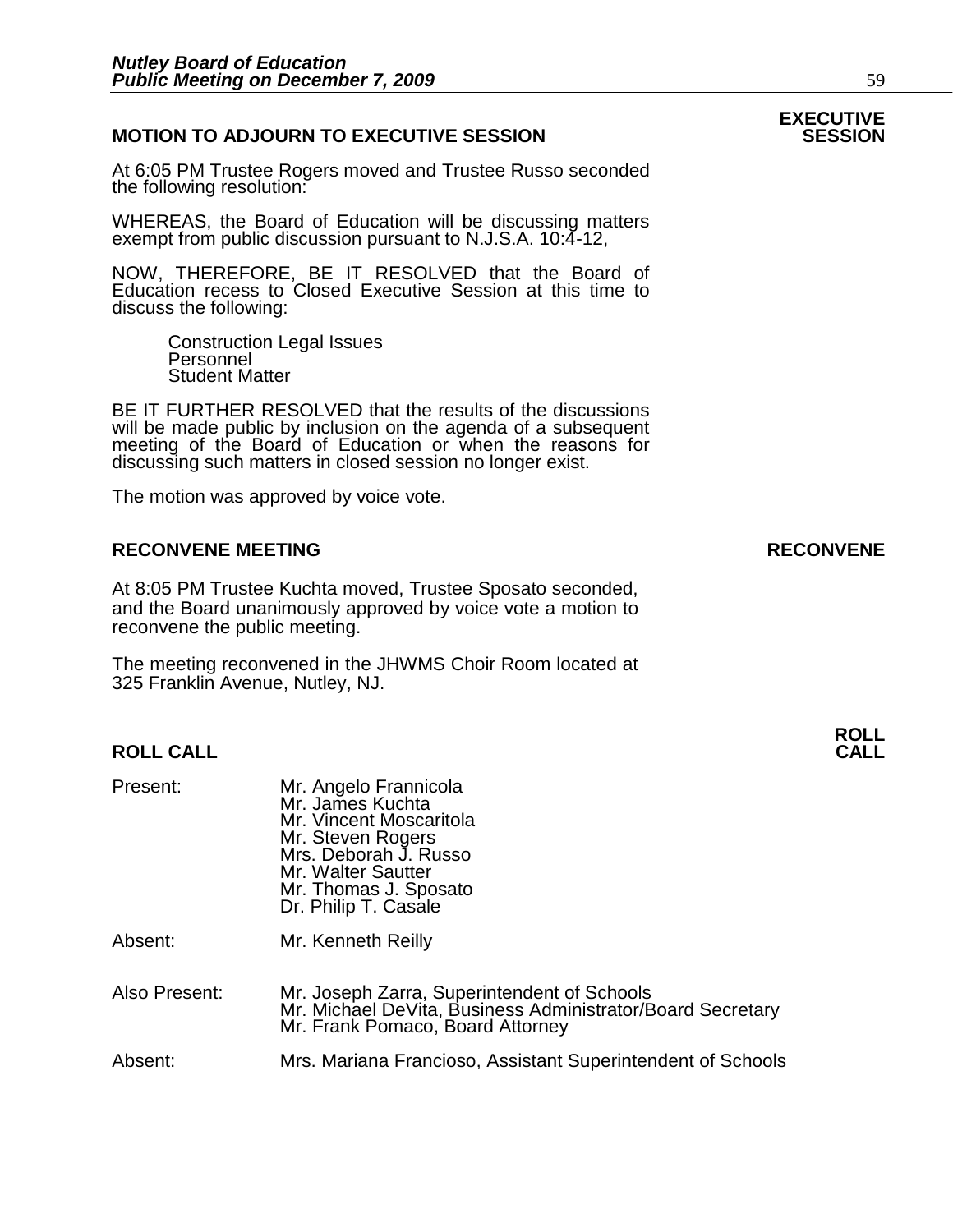# **ACADEMIC UPDATE**

Mr. John Calicchio, JHWMS Principal, and Mrs. Rosemary Clerico, Spring Garden Principal, gave an updated report on the curriculum development and where the district stands.

A discussion ensued among the Board.

Mr. Zarra informed the public that the H1N1 vaccine arrived and would be given out, with a signed permission slip, to the students.

Trustee Russo suggested that the mandatory computer applications course that is taught in the high school be taught in the elementary schools or, at the latest, junior high age.

# **HEARING OF CITIZENS (Resolutions Only)**

Resident Joan Rubino asked about the School Residency/Resource/Safety Officer position on Schedule A.

Resident Mike Russo stated that there were no supporting documents on the website and he also asked about the date on the Appendix A. He also wished Mr. DeVita luck in his new position at Kearny.

# *SUPERINTENDENT'S RESOLUTIONS*

Trustee Frannicola moved, and Trustee Kuchta seconded, a motion that the Board approves Superintendent's Resolutions numbers 1 and 2 as listed below.

The Superintendent's Resolutions numbers 1 and 2 as listed below were unanimously approved by roll call vote.

# 1. **TRANSFER OF PERSONNEL**

BE IT RESOLVED that the Board of Education approves, upon the recommendation of the Superintendent of Schools, the following transfer effective December 14, 2009:

Name From To

Sophie Caprio Spring Garden Superintendent's Office

# 2. **REAPPOINTMENT – District-Wide Personnel**

BE IT RESOLVED that the Board of Education approves the reappointment of District-Wide Personnel, for the period July 1, 2009 through June 30, 2010, retroactive to July 1, 2009 as listed on Schedule A.

#### **TRANSFER PERSONNEL**

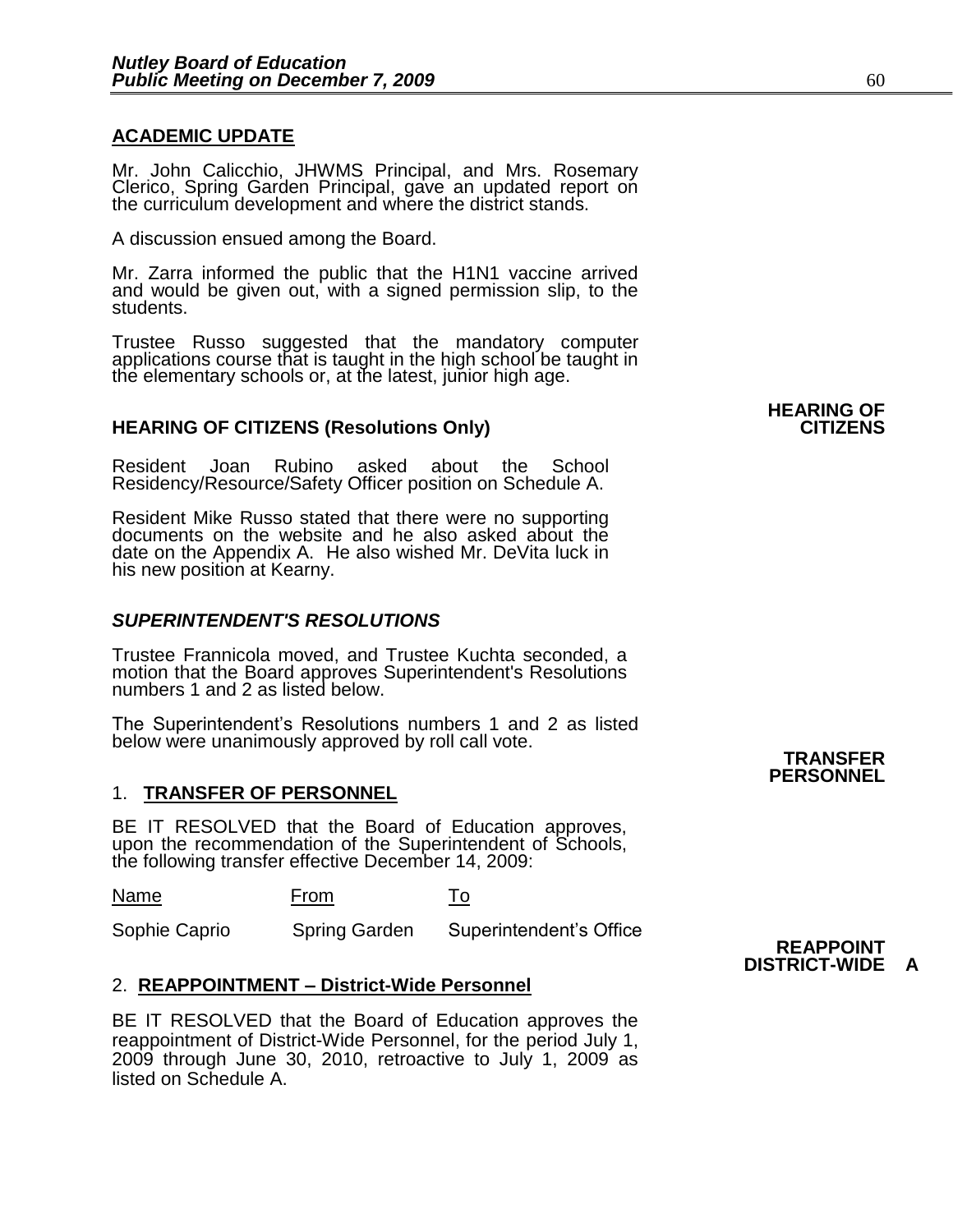## 3. **APPOINTMENT – Acting High School Vice Principal**

Trustee Russo moved, and Trustee Sposato seconded, the following resolution. Upon being put to a roll call vote the resolution was unanimously approved.

BE IT RESOLVED that the Board of Education approves the appointment of Mr. Denis Williams as acting High School Vice Principal for the remainder of the 2009/2010 school year, at a stipend of \$6,000.00 effective December 15, 2009.

#### *BUSINESS ADMINISTRATOR/ BOARD SECRETARY'S RESOLUTIONS*

Trustee Sautter moved, and Trustee Kuchta seconded, a motion that the Board approves Board Secretary's Resolutions numbers 1 through 6 as listed below.

The Board Secretary's Resolutions numbers 1 through 6 as listed below were unanimously approved by roll call vote.

## **1. SECRETARY & TREASURER'S REPORT**

BE IT RESOLVED that the Board of Education approves the acknowledgement and acceptance of the reports of the Board Secretary (Appendix A) and Treasurer of School Monies (Appendix B) for the periods ending July 31, 2009, August 31, 2009, September 30, 2009 and October 31, 2009.

#### 2. **APPROVAL OF PARTIAL PAYMENT TO LEVY CONSTRUCTION CO. INC.**

BE IT RESOLVED that the Board of Education approves partial payment Application 3 in the amount of \$57,878.80 for the Window and Door Replacement at Lincoln, Radcliffe & Yantacaw Elementary Schools and Application 4 in the amount of \$246,948.73 to Levy Construction Co. Inc. for the Window and Door Replacement at Washington Elementary School as per the recommendation of the Board's Architect and Construction Manager.

#### **APPROVE PARTIAL PAY B&B IRON WORKS, INC.**

**APPROVE PARTIAL PAY LEVY CONSTRUCTION CO.** 

#### 3. **APPROVAL OF PARTIAL PAYMENT TO B&B IRON WORKS INC.**

BE IT RESOLVED that the Board of Education approves partial payment Application 2 in the amount of \$85,104.00 and Application 3 in the amount of \$9,810.00 to B&B Iron Works Inc. for structural steel for the Spring Garden School Project as per the recommendation of the Board's Architect and Construction Manager.

**SECY. & TREAS. A** 

# **APPOINT ACTING HIGH SCHOOL V.P.**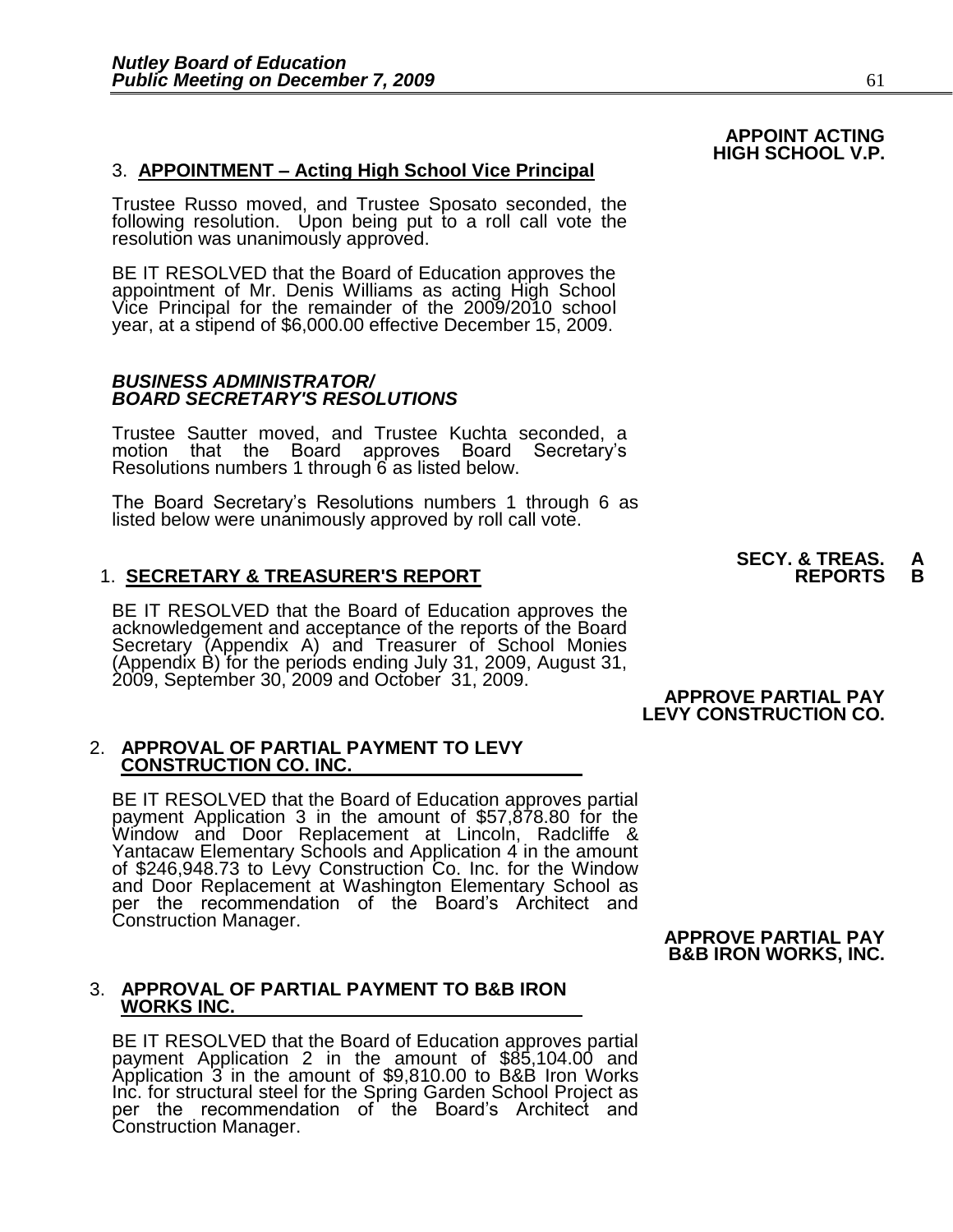#### **APPROVE PARTIAL PAY SAFEWAY CONTRACTING, INC.**

## 4. **APPROVAL OF PARTIAL PAYMENT TO SAFEWAY CONTRACTING, INC.**

BE IT RESOLVED that the Board of Education approves partial payment Application 2 in the amount of \$166,679.00 to Safeway Contracting Inc. for the Roofing on Radcliffe, Washington, Lincoln, Yantacaw Elementary Schools and the High School as per the recommendation of the Board's Architect and Construction Manager.

#### **APPROVE PARTIAL PAY WOJCHIK ELECTRIC**

# 5. **APPROVAL OF PARTIAL PAYMENT TO WOJCHIK ELECTRIC**

BE IT RESOLVED that the Board of Education approves partial payment Application 3 in the amount of \$4,878.90 to Wojchik Electric for the Spring Garden School Project as per the recommendation of the Board's Architect and Construction Manager.

**APPROVE PARTIAL PAY SUNNYFIELD CORPORATION** 

## 6. **APPROVAL OF PARTIAL PAYMENT TO SUNNYFIELD CORPORATION**

BE IT RESOLVED that the Board of Education approves partial payment Application 2 in the amount of \$28,067.20 to Sunnyfield Corporation for the Spring Garden School Project as per the recommendation of the Board's Architect and Construction Manager.

> **SETTLEMENT AGREEMENT CHANREE CONST. CO., INC.**

#### 7. **SETTLEMENT AGREEMENT – Chanree Construction Company, Inc.**

Trustee Kuchta moved, and Trustee Moscaritola seconded, the following resolution. Upon being put to a roll call vote the resolution was unanimously approved.

BE IT RESOLVED that the Board of Education accept and memorialize the recommendation of its Construction Attorney for a settlement agreement with Chanree Construction Company, Inc.

BE IT FURTHER RESOLVED that the Nutley Board of Education approve said settlement agreement subject to review of closing documents evidencing said settlement agreement by the Construction Attorney and authorize the Business Administrator/Board Secretary to sign the agreement and issue the appropriate payment pursuant to the settlement agreement.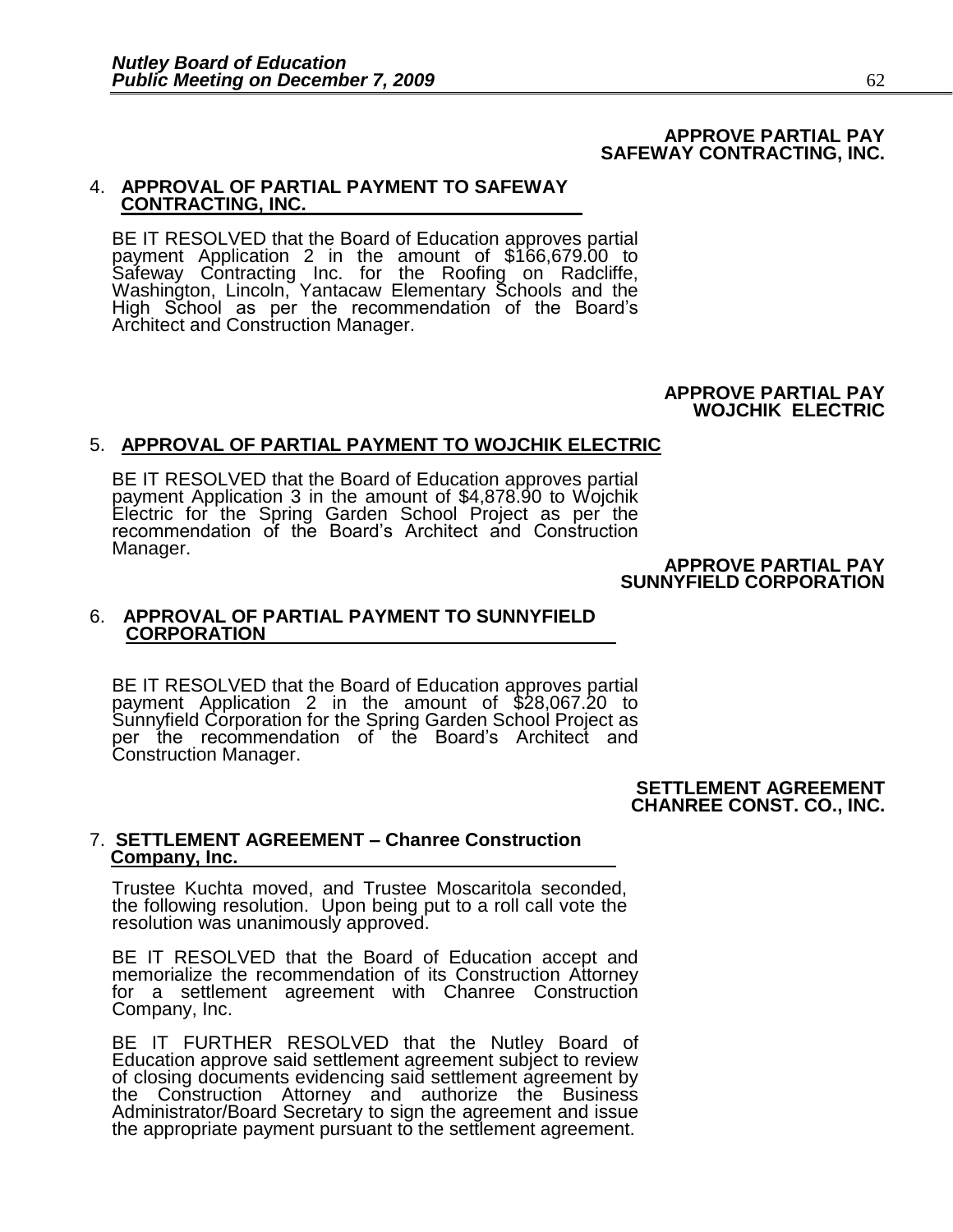#### **APPROVE PARTIAL PAY BILL LEARY AIR CONDITIONING & HEATING**

# 8. **APPROVAL OF PARTIAL PAYMENT TO BILL LEARY AIR CONDITIONING & HEATING**

Trustee Sposato moved, and Trustee Kuchta seconded, the following resolution. Upon being put to a roll call vote the resolution was unanimously approved.

BE IT RESOLVED that the Board of Education approves partial payment to Bill Leary Air Conditioning & Heating in the amount of \$100,000 for the Washington Elementary School and \$100,000 for the Lincoln Elementary School, as per the recommendation of the Board's Construction Attorney and Mediator.

BE IT FURTHER RESOLVED that payment be released only after Bill Leary Air Conditioning & Heating supplies the Business Administrator with "as built" construction drawings for the Washington Elementary School, Lincoln Elementary School and the John H. Walker (Franklin) Middle School.

BE IT YET FURTHER RESOLVED that this is also subject to receipt of appropriate documentation to cover the outstanding municipal mechanics lien claims of Starlite Electric.

# **HEARING OF CITIZENS CITIZENS**

Resident Joan Rubino asked about the Board's status on the detention policy and if the Board was in debt.

Resident Terry Quirk, representative for the Nutley Parent Advocacy Network (NPAN), said she agreed with Trustee Russo regarding starting the computer applications class in an earlier grade. She asked about teacher recommendations and emergency certifications.

Resident Mike Russo asked about the settlement agreement for Chanree, the partial payment to Leary, the Interim BA and the H<sub>1</sub>N<sub>1</sub> virus.

A student expressed his concerns for the Board using computer disks and software instead of textbooks in the classroom.

# **OLD BUSINESS OLD BUSINESS**

Trustee Sposato asked about the status of the grant writer.

Trustee Rogers asked for an update on the website design.

**HEARING OF**